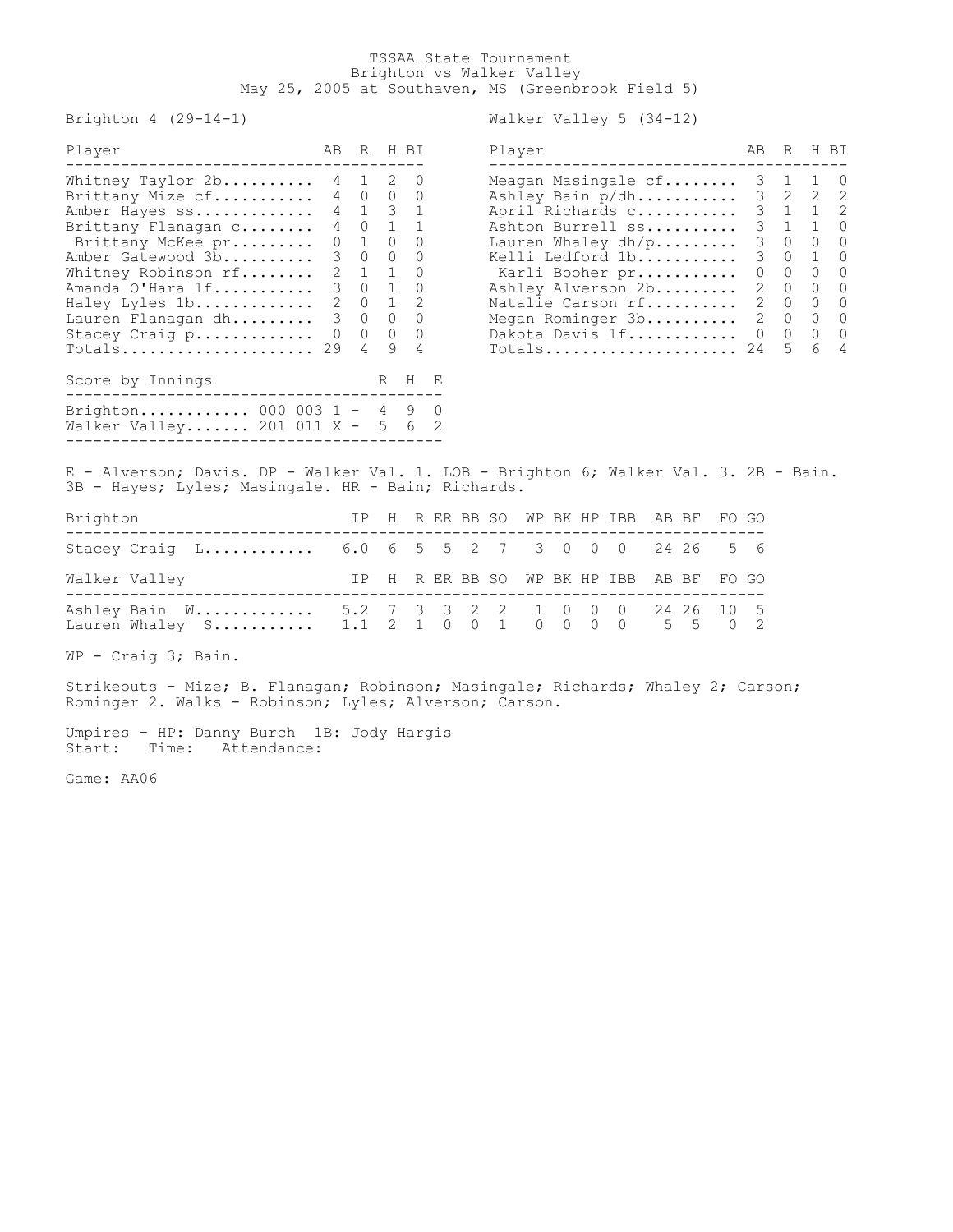## TSSAA State Tournament Brighton vs Walker Valley May 25, 2005 at Southaven, MS (Greenbrook Field 5)

## Brighton 4 (29-14-1)

| Player                                                                                                                                                                                                                                                                                          | AВ                             | R                                                                                     |                                                                                  | H RBI BB SO PO A LOB                                                                                                                                                                                                                  |                                                        |                   |                                                                                                                                                                          |                          |                                                                     |  |  |
|-------------------------------------------------------------------------------------------------------------------------------------------------------------------------------------------------------------------------------------------------------------------------------------------------|--------------------------------|---------------------------------------------------------------------------------------|----------------------------------------------------------------------------------|---------------------------------------------------------------------------------------------------------------------------------------------------------------------------------------------------------------------------------------|--------------------------------------------------------|-------------------|--------------------------------------------------------------------------------------------------------------------------------------------------------------------------|--------------------------|---------------------------------------------------------------------|--|--|
| Whitney Taylor 2b<br>Brittany Mize cf<br>Amber Hayes ss<br>Brittany Flanagan c<br>Brittany McKee pr<br>Amber Gatewood 3b<br>Whitney Robinson rf<br>Amanda O'Hara lf<br>Haley Lyles 1b<br>Lauren Flanagan dh<br>Stacey Craig p<br>$Totals$<br>Walker Valley 5 (34-12)                            | 4<br>4<br>4<br>0<br>3<br>29    | 1<br>0<br>4 1<br>0 1<br>$\mathbf{1}$<br>$\circ$<br>$2 \t1 \t1$<br>$3 \t 0 \t 1$<br>4  | 2<br>$\circ$<br>$\overline{\mathbf{3}}$<br>$\overline{0}$<br>$\overline{0}$<br>9 | 0<br>0<br>$\overline{1}$<br>1<br>$\Omega$<br>$\circ$<br>0<br>$\circ$<br>$\begin{array}{cccccccc} 2 & 0 & 1 & 2 & 1 & 0 & 5 & 0 \\ 3 & 0 & 0 & 0 & 0 & 0 & 0 & 0 \\ 0 & 0 & 0 & 0 & 0 & 0 & 0 & 1 \end{array}$<br>4                    | 0<br>0<br>$\circ$<br>$\circ$<br>$\circ$<br>0<br>1<br>2 | 0<br>$\mathbf{1}$ | 5<br>$\mathbf{1}$<br>$0 \t 0 \t 2$<br>$1 \quad 7 \quad 0$<br>$\begin{matrix} 0 & 0 & 0 \end{matrix}$<br>$0 \quad 0 \quad 1$<br>1 0 0<br>$0\quad 0\quad 0\quad 0$<br>3 18 | 2<br>$\overline{0}$<br>6 | 0<br>1<br>0<br>1<br>0<br>0<br>0<br>1<br>0<br>3<br>0<br>6            |  |  |
| Player                                                                                                                                                                                                                                                                                          | AB                             | R                                                                                     |                                                                                  | H RBI BB SO PO A LOB                                                                                                                                                                                                                  |                                                        |                   |                                                                                                                                                                          |                          |                                                                     |  |  |
| Meagan Masingale cf<br>Ashley Bain p/dh<br>April Richards c<br>Ashton Burrell ss<br>Lauren Whaley $dh/p$<br>Kelli Ledford 1b<br>Karli Booher pr<br>Ashley Alverson 2b<br>Natalie Carson rf<br>Megan Rominger 3b<br>Dakota Davis lf<br>Totals 24<br>Score by Innings<br>Brighton 000 003 1 - 4 9 | 3<br>$2^{\circ}$<br>2<br>2 0 0 | 1<br>$3 \quad 0 \quad 1$<br>$0\quad 0\quad 0$<br>$0\quad 0$<br>$0\quad 0\quad 0$<br>5 | 1<br>6                                                                           | 0<br>3 2 2 2 0 0 0 2<br>3 1 1 2 0 1 4 1<br>3 1 1 0 0 0 3 1<br>3 0 0 0 0 2 0 1<br>0<br>$\begin{array}{cccccccc} 0 & 0 & 0 & 0 & 0 & 0 & 0 \\ 0 & 0 & 0 & 1 & 0 & 2 & 2 \\ \end{array}$<br>$\circ$<br>$\circ$<br>$\circ$<br>4<br>H<br>R | 0<br>0<br>$\frac{1}{2}$<br>2<br>Е<br>0                 | 1                 | 1<br>$0 \t 9 \t 1$<br>$1 \quad 2 \quad 0$<br>$0 2 0 0$<br>$0\qquad 0\qquad 0\qquad 0$<br>721                                                                             | 1<br>9                   | 0<br>0<br>0<br>0<br>0<br>0<br>0<br>0<br>2<br>$\mathbf{1}$<br>0<br>3 |  |  |
| Walker Valley 201 011 $X - 5$ 6                                                                                                                                                                                                                                                                 |                                |                                                                                       |                                                                                  |                                                                                                                                                                                                                                       | 2                                                      |                   |                                                                                                                                                                          |                          |                                                                     |  |  |
| E - Alverson; Davis. DP - Walker Val. 1. LOB - Brighton 6; Walker Val. 3. 2B<br>- Bain. 3B - Hayes; Lyles; Masingale. HR - Bain; Richards.<br>Brighton<br>IP                                                                                                                                    |                                |                                                                                       |                                                                                  | H R ER BB SO AB BF                                                                                                                                                                                                                    |                                                        |                   |                                                                                                                                                                          |                          |                                                                     |  |  |
| Stacey Craig 6.0 6                                                                                                                                                                                                                                                                              |                                | 5 <sub>5</sub>                                                                        |                                                                                  | 2                                                                                                                                                                                                                                     |                                                        | 7 24 26           |                                                                                                                                                                          |                          |                                                                     |  |  |
| Walker Valley<br>IΡ                                                                                                                                                                                                                                                                             | H                              |                                                                                       |                                                                                  | R ER BB SO AB BF                                                                                                                                                                                                                      |                                                        |                   |                                                                                                                                                                          |                          |                                                                     |  |  |
| Ashley Bain<br>5.2<br>Lauren Whaley<br>1.1                                                                                                                                                                                                                                                      | 7<br>2                         | 3<br>$\mathbf 1$                                                                      | $\mathsf 3$<br>$\mathbf{0}$                                                      | 2<br>0                                                                                                                                                                                                                                | 1                                                      | 2 24 26<br>5      | 5                                                                                                                                                                        |                          |                                                                     |  |  |
| Win - Bain. Loss - Craig.<br>WP - Craig 3; Bain.<br>Umpires - HP: Danny Burch<br>Time:<br>Start:<br>Attendance:                                                                                                                                                                                 |                                |                                                                                       |                                                                                  | Save - Whaley.<br>1B: Jody Hargis                                                                                                                                                                                                     |                                                        |                   |                                                                                                                                                                          |                          |                                                                     |  |  |

Game: AA06